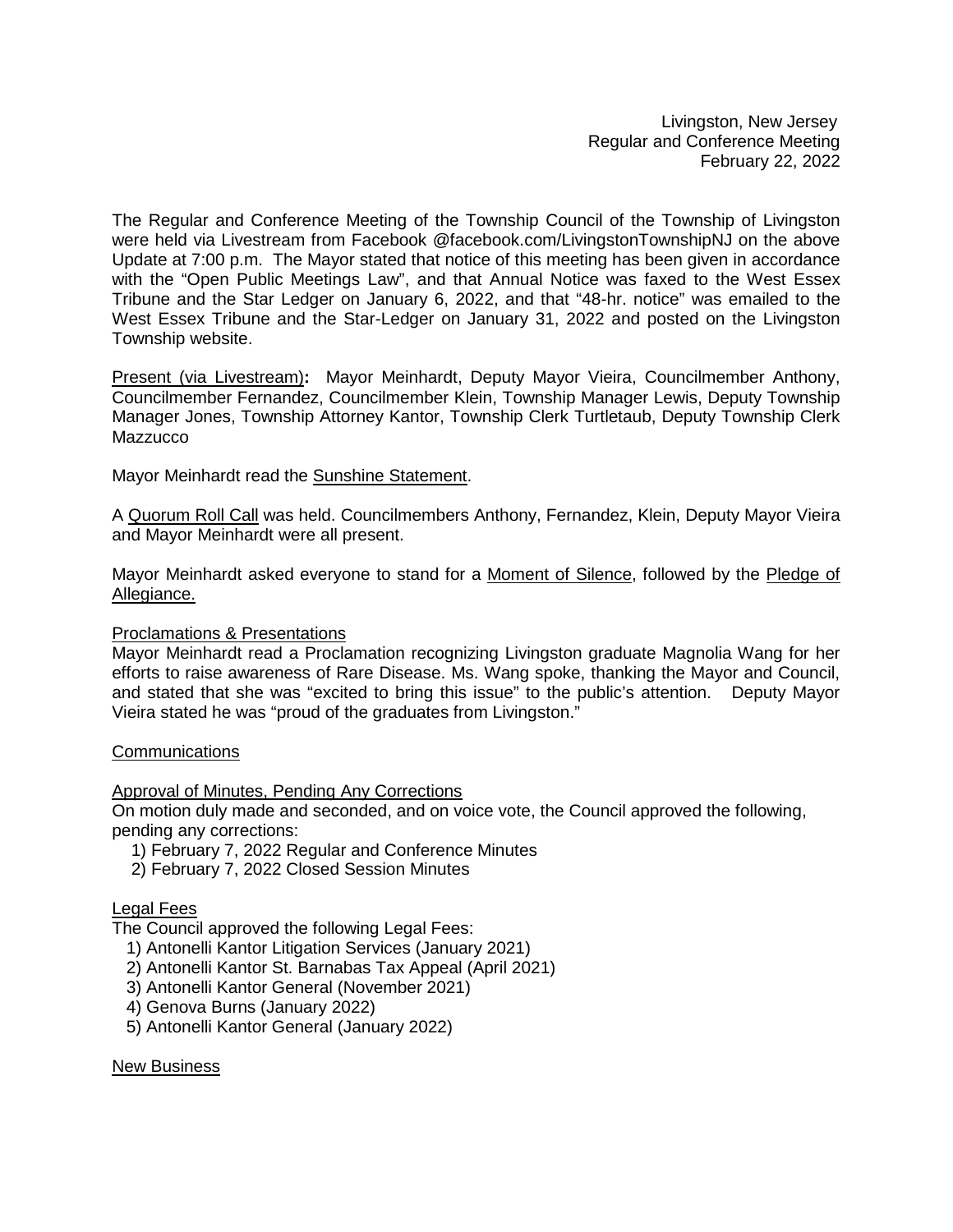1) Pickleball Installation Costs—Manager Lewis discussed plans and costs for installation of new pickleball courts. The Mayor noted that these changes had resulted in response to requests from residents.

 2) Happy Jack (Jack Nathan) Event—The Council discussed the request to change the date for the "Happy Jack" event to Saturday, May 14. It was pointed out that this was the same day as Cycle for Survival, and Mayor Meinhardt will discuss this conflict Happy Jack event leader Ed Steinberg.

 3) LEC Replacement for Pearl Huang—Clerk Turtletaub was asked to invite the candidate to replace Pearl Huang on the LEC to the March 7, 2022 meeting to meet with the Council.

4) Arts Council of Livingston LHS AP Art Show—The Council discussed this upcoming annual event.

5) Special Counsel Services-2022—Manager Lewis explained the need for counsel experienced with I-Bank Funding Assistance for PFAS treatment projects. The matter is listed on the evening's Agenda for a formal vote.

6) 2022 Road Improvements—Manager Lewis explained his recommendation for funding the improvements. The matter is listed on this evening's Agenda for a formal vote.

7) Emergency Contract—Sanitary Sewer Main Repair—Manager Lewis explained the need for the emergency contract. The matter is listed on this evening's Regular Agenda for a formal vote.

8) Change Orders for Various Mott MacDonald Contracts—Manager Lewis referenced his memoranda explaining the recommended Change Orders. The matter is listed on this evening's Agenda for a formal vote.

9) On-Call Sanitary Sewer Repairs at Various Locations—Manager Lewis referenced his memoranda explaining the recommended expenditure, and the matter is listed on this evening's Agenda for a formal vote.

10) Upcoming Council Calendar Invitations—The Council discussed upcoming events, and noted that live, in-person Council meetings would resume on March 7. Manager Lewis described the procedures being implemented at Town Hall to allow for this.

## Public Portion (Agenda Items Only—4 Minute Limit)

Deputy Clerk Mazzucco read a LivComment received from Scott Goldman, and Manager Lewis explained the genesis.

On motion duly made and seconded, and by voice vote, the hearing on the Public Portion was opened.

There being no speakers, on motion duly made and seconded and on voice vote, the Public Portion on Agenda items was closed.

#### Passage of Ordinances

#### Final Hearing/2nd Reading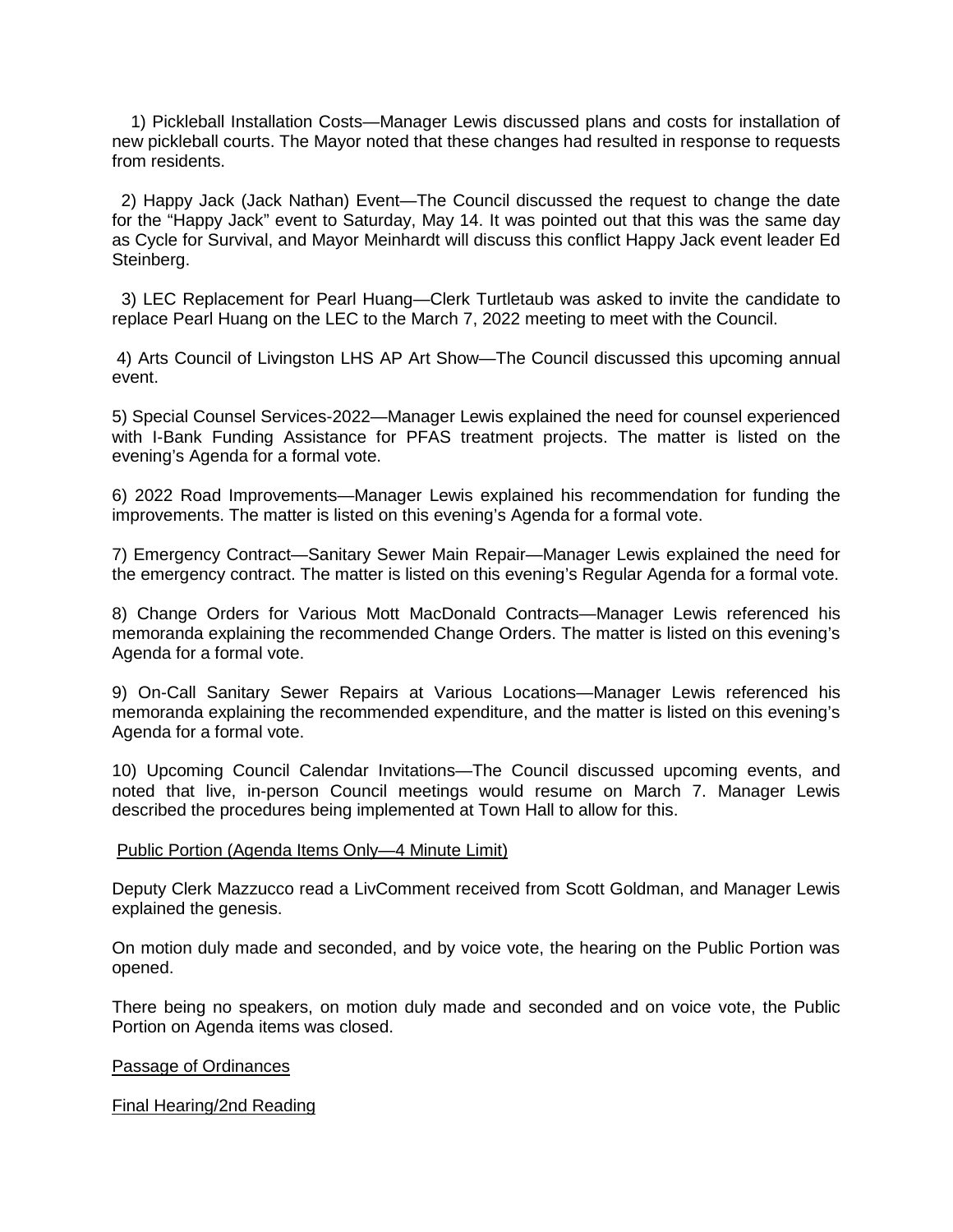## Introduction

## Consent Agenda for Resolutions: Res 22-095

**WHEREAS,** the Township Council of the Township of Livingston has determined that certain items on its agenda which have the unanimous approval of all Councilmembers and do not require comment shall be termed the "Consent Agenda"; and

**WHEREAS,** the Township Council has determined that to increase its efficiency, the Consent Agenda shall be adopted with one resolution;

**NOW, THEREFORE, BE IT RESOLVED** by the Township Council that the items on the regular agenda for February 22, 2022 attached hereto, which are preceded by an "\*" are the Consent Agenda and are hereby accepted, approved and/or adopted.

# Res 22-096 Authorizing the Award of Contract to McManimon Scotland Baumann (Special Counsel)

WHEREAS, the Township of Livingston has a need to acquire Special Counsel for I-Bank Funding pursuant to the provisions of N.J.S.A. 19:44A-20.4 and 20.5; and,

WHEREAS, the Township Manager has determined and certified in writing that the value of the acquisition will exceed \$17,500; and,

WHEREAS, McManimon, Scotland & Baumann, LLC has completed and submitted a Business Entity Disclosure Certification which certifies that McManimon, Scotland & Baumann, LLC has not made any reportable contributions to a political or candidate committee in the Township of Livingston in the previous one year, and that the contract will prohibit McManimon, Scotland & Baumann, LLC from making any reportable contributions through the term of the contract, and

WHEREAS, the Chief Financial Officer and Township Manager are recommending the award of a contract to McManimon, Scotland & Baumann, LLC to provide Special Counsel for I-Bank Funding as required by the Township; and

WHEREAS, prior to incurring the liability by placing the order, the certification of availability of funds shall be made by the chief financial officer, as appropriate, per N.J.A.C. 5:30-5.5 (b) 2.

NOW THEREFORE, BE IT RESOLVED that the Township Council of the Township of Livingston authorizes the Township Manager to enter into a contract with McManimon, Scotland & Baumann, LLC for the period of February 22, 2022 through December 31, 2022 in an amount not to exceed \$50,000.00.

BE IT FURTHER RESOLVED that the Business Disclosure Entity Certification and the Determination of Value be placed on file with this resolution.

BE IT FURTHER RESOLVED that a notice of this action shall be printed in the West Essex Tribune as required by law within ten (10) days of its passage.

## Res 22-097 Authorizing the Award of a Contract to Crossroads Paving

WHEREAS, the Township of Livingston ("Township") has a need for the 2022 Road Improvements that cannot otherwise be performed by its regular employees; and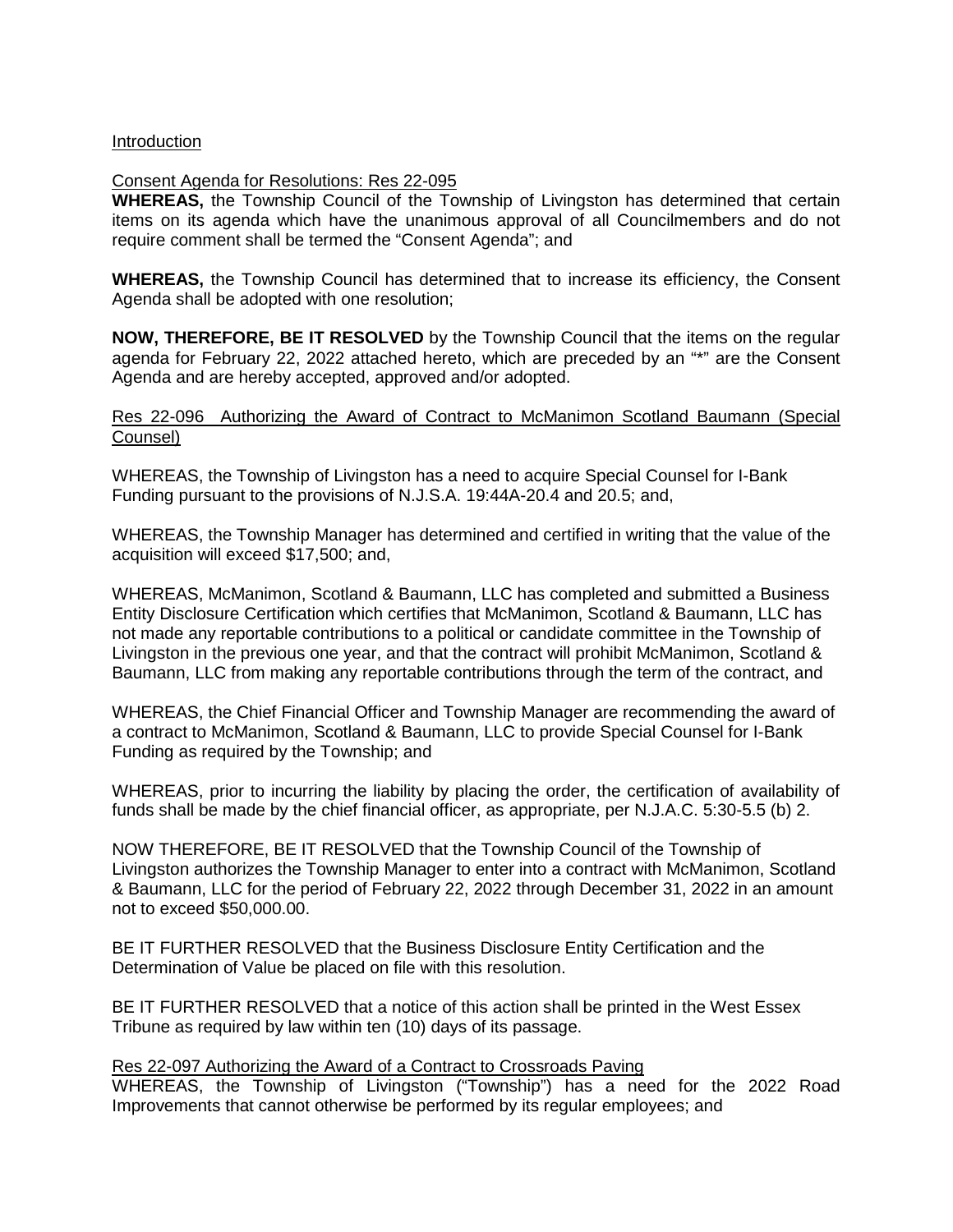WHEREAS, on January 13, 2022, the Township of Livingston issued Bid No. 3-2022 to solicit bids from contractors experienced in road improvements; and

WHEREAS, the bid was advertised on the Township of Livingston website and West Essex Tribune on January 13, 2022 and as a result thirty-eight (38) bid packages were requested; and

WHEREAS, on February 9, 2022, twelve (12) bids were received by the bid deadline and publicly read; and

WHEREAS, Crossroads Paving was identified as the lowest responsive and responsible bidder whose bid meets all of the requirements of the bid specifications, complies with the requirements of N.J.S.A. 10:5-31 et seq. and N.J.S.A. 17:27 et seq., is responsive and responsible; and

WHEREAS, the Township Engineer has evaluated the proposal for qualifications, experience, and cost reasonableness, and recommends the award of a contract to Crossroads Paving; and

WHEREAS, the Township Manager is recommending the award of a contract to Crossroads Paving in an amount not to exceed \$1,331,667.50; and

WHEREAS, the Chief Financial Officer has certified that sufficient funds are available in accounts C-04-55-020-011-C01 and C-04-55-021-030-B01.

NOW, THEREFORE, BE IT RESOLVED, by the Township Council of the Township of Livingston, in the County of Essex, State of New Jersey, that it authorizes the Township Manager to enter into a contract with Crossroads Paving in an amount not to exceed \$1,331,667.50.

Res 22-098 Authorizing Purchases Under the State of NJ Cooperative Purchasing Program WHEREAS, the Township of Livingston, pursuant to N.J.S.A. 40A:11-12(a) and N.J.A.C. 5:34- 7.29(c) may by resolution and without advertising for bids, purchase any goods or services under the State of New Jersey Cooperative Purchasing Program for any State contracts entered into on behalf of the State by the Division of Purchase and Property in the Department of Treasury; and,

WHEREAS, the Township of Livingston has the need on a timely basis to purchase goods or services utilizing State contracts; and

WHEREAS, the Township of Livingston intends to enter into contracts with the attached referenced State contract vendors through this resolution and properly executed purchase orders, which shall be subject to all the conditions applicable to current State contracts.

NOW, THEREFORE, BE IT RESOLVED that the Township Council of the Township of Livingston authorizes the purchase of certain goods and services from those approved New Jersey State contract vendors on the attached list, pursuant to all the conditions of the individual State contracts; and

BE IT FURTHER RESOLVED by the Township Council that, pursuant to the N.J.A.C. 5:30- 5.5(b), the certification of available funds shall be certified at such time as the goods or services are called for prior to placing the order, and a certification of availability of funds is made by the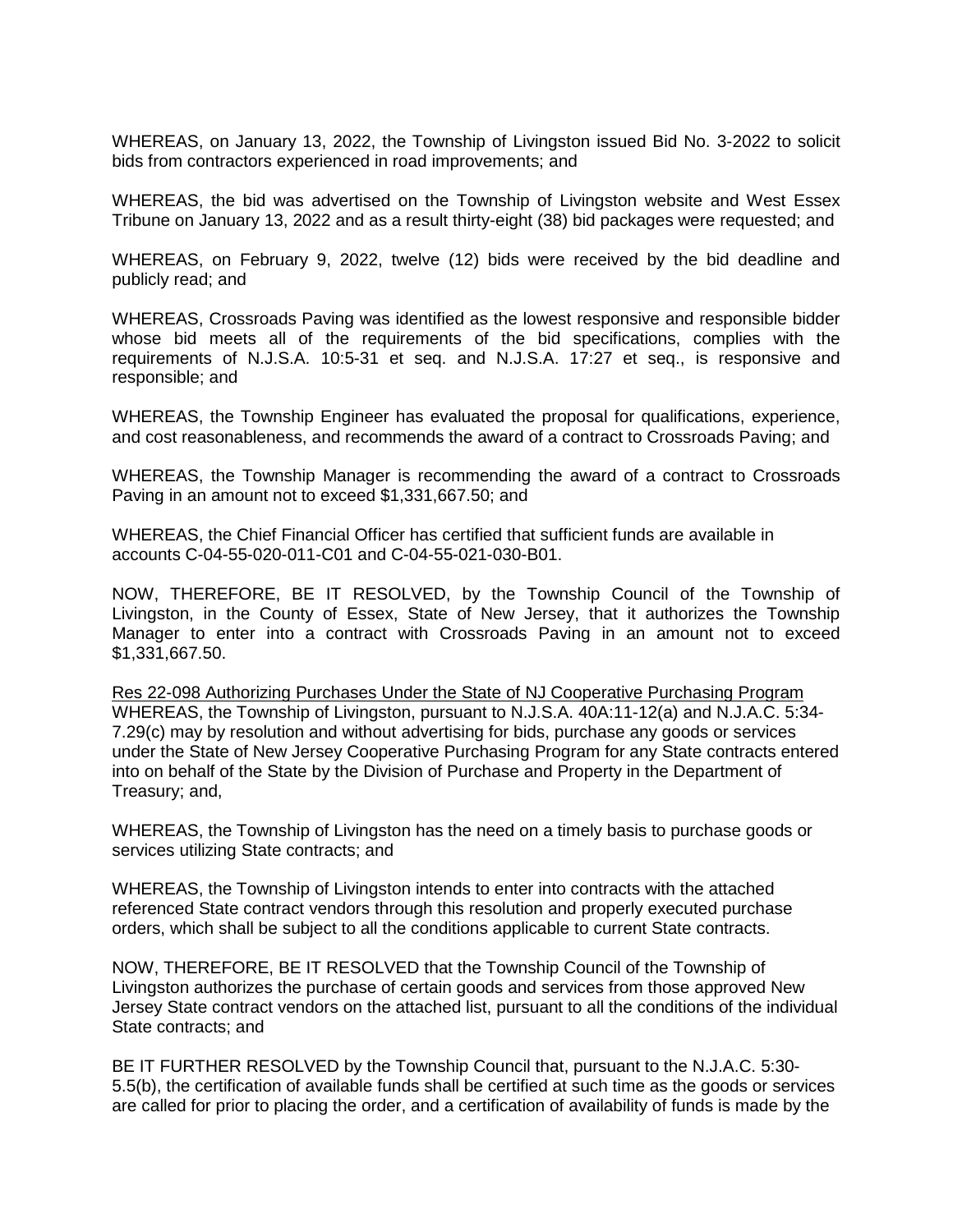Chief Financial Officer via an authorized purchase order; and

BE IT FURTHER RESOLVED that the duration of this authorization shall be until December 31, 2022 or upon the expiration of the vendors' contract, whichever event first occurs.

# Res 22-099 Authorizing an Emergency Contract with Ischia Corp.

WHEREAS, the Township Manager has identified the immediate need for a sewer repair at 104 West Hobart Gap Road; and

WHEREAS, sewer repairs are necessary to protect the public health, safety and welfare; and

WHEREAS, the Township Manager has provided written notification to the Township Council of the emergent need for sewer repairs to protect public health, safety, and welfare; and

WHEREAS, the Local Public Contracts Law (N.J.S.A. 40A:11-6, "Emergency Contracts") allows the award of contracts without public advertising for bids and bidding when an emergency affecting public health, safety or welfare requires the immediate delivery of goods or the performance of services; and

WHEREAS, the provisions of **Chapter 19, P.L. 2004 (as amended by P.L. 2005, c.51) of the Pay-to-Play Laws (**N.J.S.A. 19:44A-20.4 et seq.) are waived when an emergency exists affecting the public health, safety or welfare which requires the immediate delivery of goods or performance of services; and

WHEREAS, Ischia Corp. submitted a price of \$33,800.00; and

WHEREAS, the Chief Financial Officer has certified that sufficient funds are available in accounts C-08-55-018-001-005 and C-08-55-021-027-F01

NOW, THEREFORE, BE IT RESOLVED, by the Township Council of the Township of Livingston, in the County of Essex, State of New Jersey, that the Township Manager is hereby authorized to enter into an emergency contract with Ischia Corp. for the emergency sewer repair at 104 West Hobart Gap Road in an amount not to exceed \$33,800.00.

## Res 22-100 Authorizing Approval of CO #1 with Mott McDonald (2020 Water Main)

WHEREAS, the Township Council of the Township of Livingston entered into a contract ("Contract C1900022") with Mott MacDonald for professional engineering services for the 2020 water main improvements; and

WHEREAS, the initial Contract was not to exceed One Hundred Fifteen Thousand Three Hundred Dollars and no cents (\$115,300.00); and

WHEREAS, due to field conditions requiring additional engineering services, a Change Order has been requested; and

WHEREAS, the total change order increases the contract amount by \$5,285.78 making the new contract sum \$120,585.78; and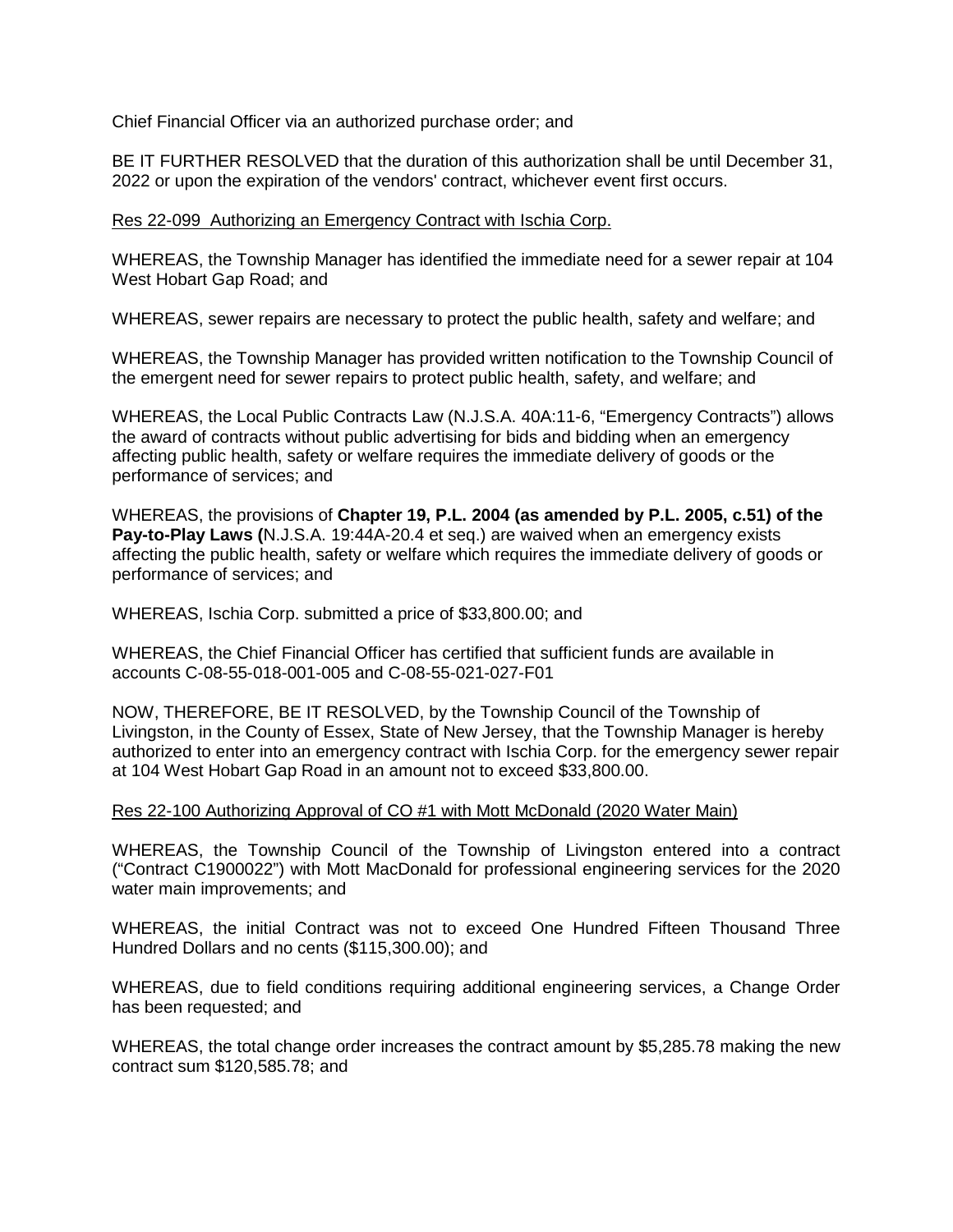WHEREAS, this Change Order has been recommended by the Utility Engineer and the Township Manager; and

WHEREAS, the Chief Financial Officer has certified that funds are available in account C-06-55- 018-005-002.

NOW, THEREFORE, BE IT RESOLVED, the Township Council of the Township of Livingston, Essex County, approves the execution and payment of Change Order Number One to the Contract with Mott MacDonald; that this resolution is without prejudice to any rights of the Township of Livingston, that the Township has, had, or may have to charge back or to seek cost of said change orders from third-party and the Township hereby reserves all of its rights hereto.

BE IT FURTHER RESOLVED that a copy of this resolution shall be published in the West Essex Tribune as required by law.

Res 22-101 Authorizing Approval of CO #1 with Mott Macdonald (Well #11 Water Treatment Plant and Facility)

WHEREAS, the Township Council of the Township of Livingston entered into a contract ("Contract C1700011") with Mott MacDonald for professional engineering services for the well 11 water treatment plant and facility; and

WHEREAS, the initial Contract was not to exceed Sixty-Eight Thousand Dollars and no cents (\$68,000.00); and

WHEREAS, due to field conditions requiring additional engineering services, a Change Order has been requested; and

WHEREAS, the total change order increases the contract amount by \$6,300.00 making the new contract sum \$74,300.00; and

WHEREAS, this Change Order has been recommended by the Utility Engineer and the Township Manager; and

WHEREAS, the Chief Financial Officer has certified that funds are available in account C-06-55- 019-007-002.

NOW, THEREFORE, BE IT RESOLVED, the Township Council of the Township of Livingston, Essex County, approves the execution and payment of Change Order Number One to the Contract with Mott MacDonald; that this resolution is without prejudice to any rights of the Township of Livingston, that the Township has, had, or may have to charge back or to seek cost of said change orders from third-party and the Township hereby reserves all of its rights hereto.

BE IT FURTHER RESOLVED that a copy of this resolution shall be published in the West Essex Tribune as required by law.

Res 22-102 Resolution Authorizing Approval of Change Order Number Two With Mott MacDonald, LLC (Congressional Generator Replacement)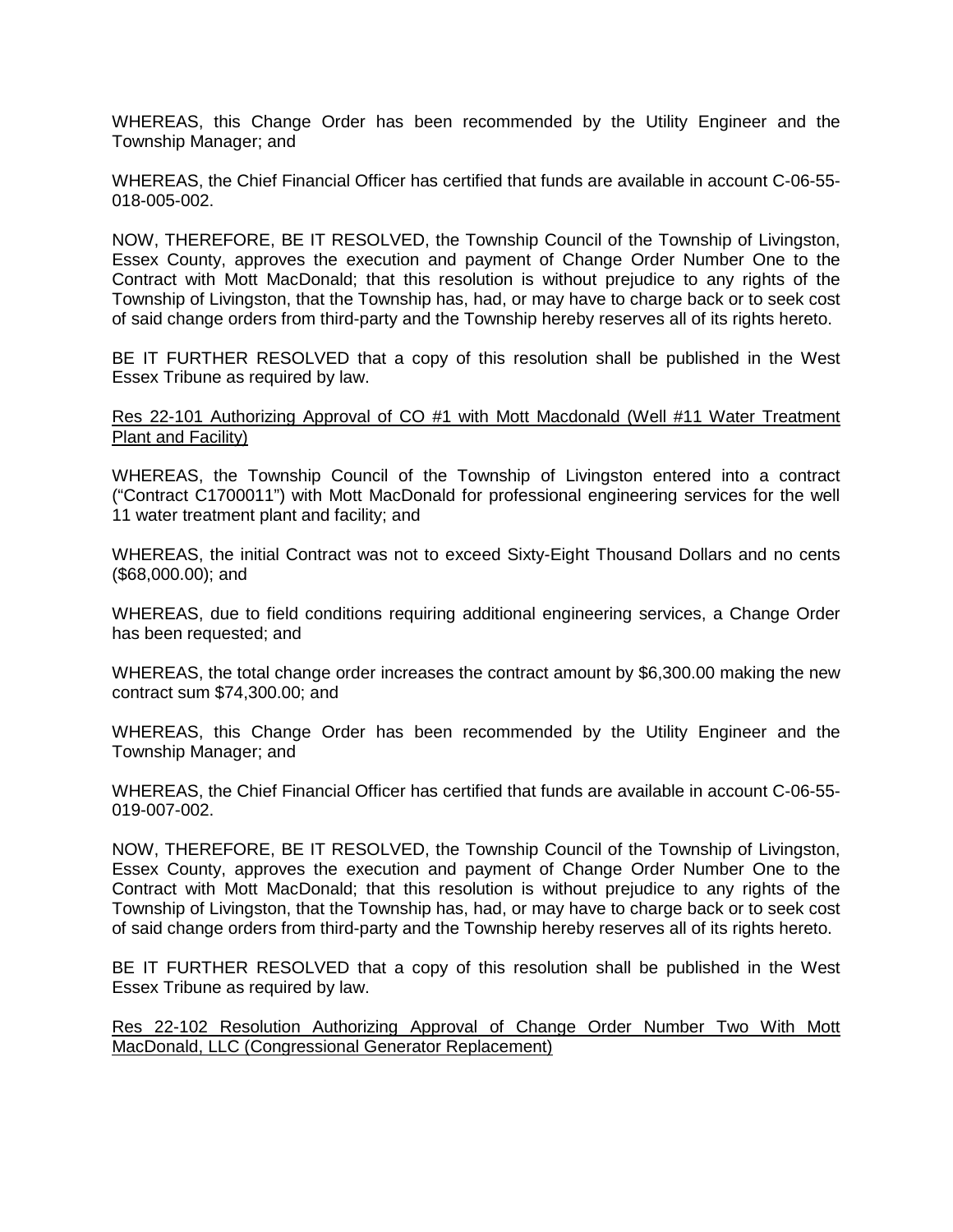WHEREAS, the Township Council of the Township of Livingston entered into a contract ("Contract C1900019") with Mott MacDonald for professional engineering services for the Congressional generator replacement; and

WHEREAS, the initial Contract was not to exceed Thirty-Nine Thousand Four Hundred Dollars and no cents (\$39,400.00); and

WHEREAS, due to field conditions requiring additional engineering services, Change Order Number Two has been requested:

| Α. | <b>CHANGE ORDER NUMBER ONE-</b><br><b>Additional Engineering Services</b><br>(approved $R-19-211$ )               | \$12,500.00 |
|----|-------------------------------------------------------------------------------------------------------------------|-------------|
|    | <b>CHANGE ORDER NUMBER TWO-</b><br><b>Additional Engineering Services</b><br><b>Total Change Order Number Two</b> | \$13,800.00 |

WHEREAS, the total change order number two increases the contract amount by \$13,800.00 making the new contract sum \$65,700.00; and

WHEREAS, this Change Order has been recommended by the Utility Engineer and the Township Manager; and

WHEREAS, the Chief Financial Officer has certified that funds are available in account C-06-55- 019-007-002.

NOW, THEREFORE, BE IT RESOLVED, the Township Council of the Township of Livingston, Essex County, approves the execution and payment of Change Order Number Two to the Contract with Mott MacDonald; that this resolution is without prejudice to any rights of the Township of Livingston, that the Township has, had, or may have to charge back or to seek cost of said change orders from third-party and the Township hereby reserves all of its rights hereto.

BE IT FURTHER RESOLVED that a copy of this resolution shall be published in the West Essex Tribune as required by law.

Res 22-103 Designating Block 5901, Lot 1 and Block 5900, Lots 39, 40, Also Known as 1,2 and 17 Old Road and 397 W. Mt. Pleasant Ave., and a Portion of the Old Road Right-Of-Way as a Non-Condemnation Area in Need of Redevelopment

**WHEREAS**, the Local Redevelopment and Housing Law, *N.J.S.A.* 40A:12A-1 *et seq.,* as amended and supplemented (the "**Redevelopment Law**"), authorizes municipalities to determine whether certain parcels of land located therein constitutes an area in need of redevelopment; and

**WHEREAS**, on January 24, 2022, by Resolution No. 22-080, and in accordance with the provisions of the Redevelopment Law, the Township Council of the Township of Livingston, in the County of Essex, New Jersey (the "**Township Council**") authorized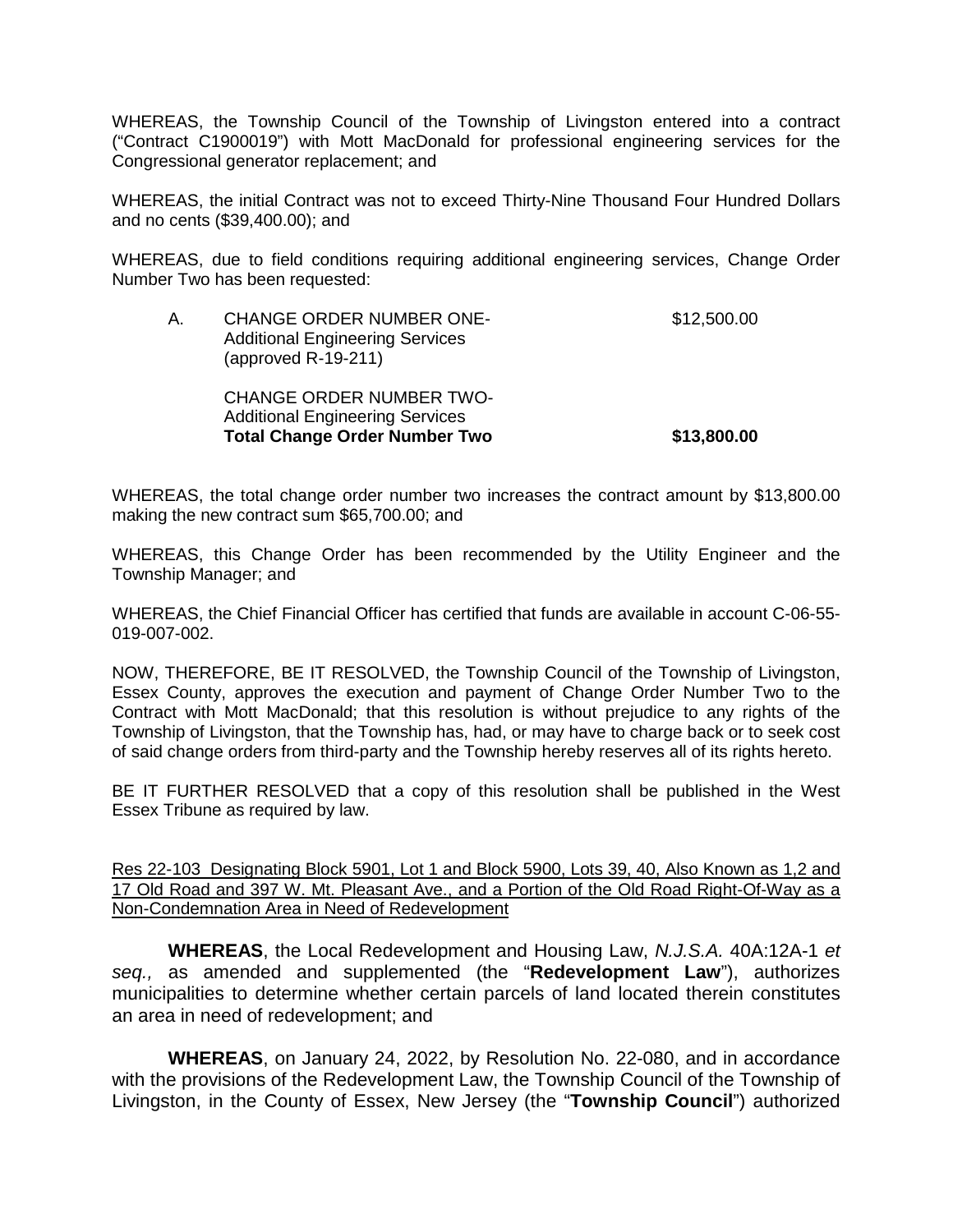and directed the Planning Board of the Township of Livingston (the "**Planning Board**") to conduct an investigation of certain properties identified on the tax maps of the Township of Livingston (the "**Township**") as Block 5901, Lot 1 and Block 5900, Lots 39, 40 (including Lot 40, B01) and 41 (including Lot 41, B01), commonly known as 1, 2 and 17 Old Road and 397 W. Mt. Pleasant Avenue; and a portion of the Old Road right-ofway located between Block 5901, Lot 1 and Block 5900, Lots 39-40 (collectively, the "**Study Area**"), and to determine whether all or a portion of the Study Area meets the criteria set forth in the Redevelopment Law, *N.J.S.A.* 40A:12A-5; and

**WHEREAS**, the Township engaged Beacon Planning and Consulting Services, LLC (the "**Planning Consultant**") to conduct an investigation for the Planning Board to determine whether the Study Area should be designated an area in need of redevelopment; and

**WHEREAS**, the Planning Board received a report setting forth the basis for the investigation and a map depicting the Study Area prepared by the Planning Consultant, entitled, "Livingston Circle Redevelopment Area Assessment" dated January, 2022, concerning the determination of the Study Area as an area in need of redevelopment (the "**Report**"); and

**WHEREAS**, the Redevelopment Law requires the Planning Board to conduct a public hearing prior to determining whether the Study Area should be designated as a non-condemnation area in need of redevelopment, at which hearing the Planning Board shall hear all persons who are interested in or would be affected by a determination that the property is an area in need of redevelopment; and

**WHEREAS**, on February 15, 2022, the Planning Board reviewed the Report, heard testimony from representatives of the Planning Consultant, conducted a public hearing during which members of the general public were given an opportunity to present their own evidence and/or to cross-examine the Planning Consultant, and to address questions to the Planning Board and its representatives, concerning the potential designation of the Study Area as an area in need of redevelopment; and

**WHEREAS**, the Planning Consultant concluded in the Report and testified to the Planning Board on February 15, 2022 that the Study Area satisfies the criterion for a redevelopment area designation as set forth in the Redevelopment Law; and

**WHEREAS**, after conclusion of the public hearing described above on February 15, 2022, the Planning Board voted to adopt and accept the recommendation contained in the Report, and recommended that the Study Area be declared a non-condemnation area in need of redevelopment, in accordance with the Redevelopment Law, and for the reasons set forth in the Report; and

**WHEREAS**, the Township Council agrees with the conclusion of the Planning Board that the Study Area satisfies the criterion for redevelopment area designation set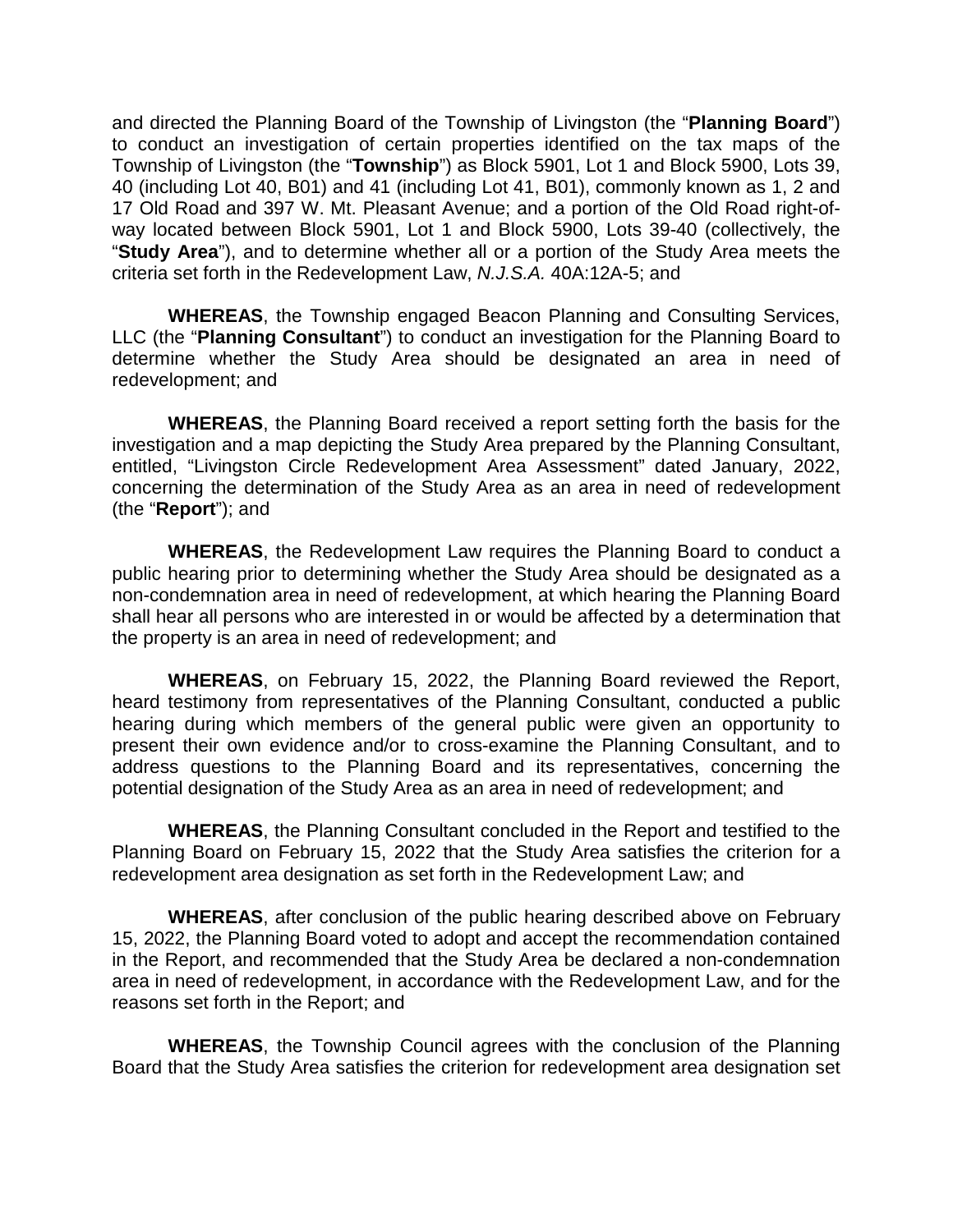forth in the Redevelopment Law and finds that such conclusion is supported by substantial evidence; and

**WHEREAS**, the Township Council now desires to declare the Study Area as a non-condemnation area in need of redevelopment pursuant to *N.J.S.A.* 40A:12A-6,

**NOW, THEREFORE, BE IT RESOLVED,** by the Township Council of the Township of Livingston, in the County of Essex, New Jersey, as follows:

**Section 1.** The aforementioned recitals are incorporated herein as though fully set forth at length.

**Section 2.** Based on the Report and the recommendation of the Planning Board, the Township Council hereby finds that the Study Area satisfies the criterion for redevelopment area designation as set forth in the Redevelopment Law.

**Section 3.** The Study Area is hereby designated as a "Non-Condemnation Redevelopment Area" as referenced in the Redevelopment Law.

**Section 4.** The Township Council hereby directs the Municipal Clerk to transmit a certified copy of this resolution forthwith to the Commissioner of the Department of Community Affairs for review.

**Section 5.** This resolution shall take effect in accordance with applicable law.

# Res 22-104 NJ Historic Preservation Fund Administered by NJ Historic Trust

The governing body/board of Township of Livingston desires to further historic preservation through a grant from the New Jersey Historic Trust, State of New Jersey in the amount of \$403,052. for the following project Theophilus Ward Thomas Force House and Condit Family Cook House.

Therefore, the governing body authorizes Barry R. Lewis, Jr., Township Manager (Insert Name and Title of Authorized Signatory) to execute a grant agreement with the State in an amount up to that awarded for the proposed project, and to seal the grant agreement.

## Res 22-105 Authorizing Transfer of 2021 Budget Appropriation Reserves

**WHEREAS,** N.J.S. 40A:4-58 authorizes transfers between budget appropriation reserves during the first three months of the subsequent fiscal year; and

**WHEREAS,** certain 2021 budget appropriation reserves are expected to be insufficient to meet expenditure requirements through the end of the fiscal year, and certain 2020 budget appropriations are expected to have funds available to offset these expenditure requirements; and

**NOW, THEREFORE, BE IT RESOLVED,** by the Township Council of the Township of Livingston (not less than two-thirds thereof affirmatively concurring) that the transfers listed on the attached page be made effective February 22, 2022.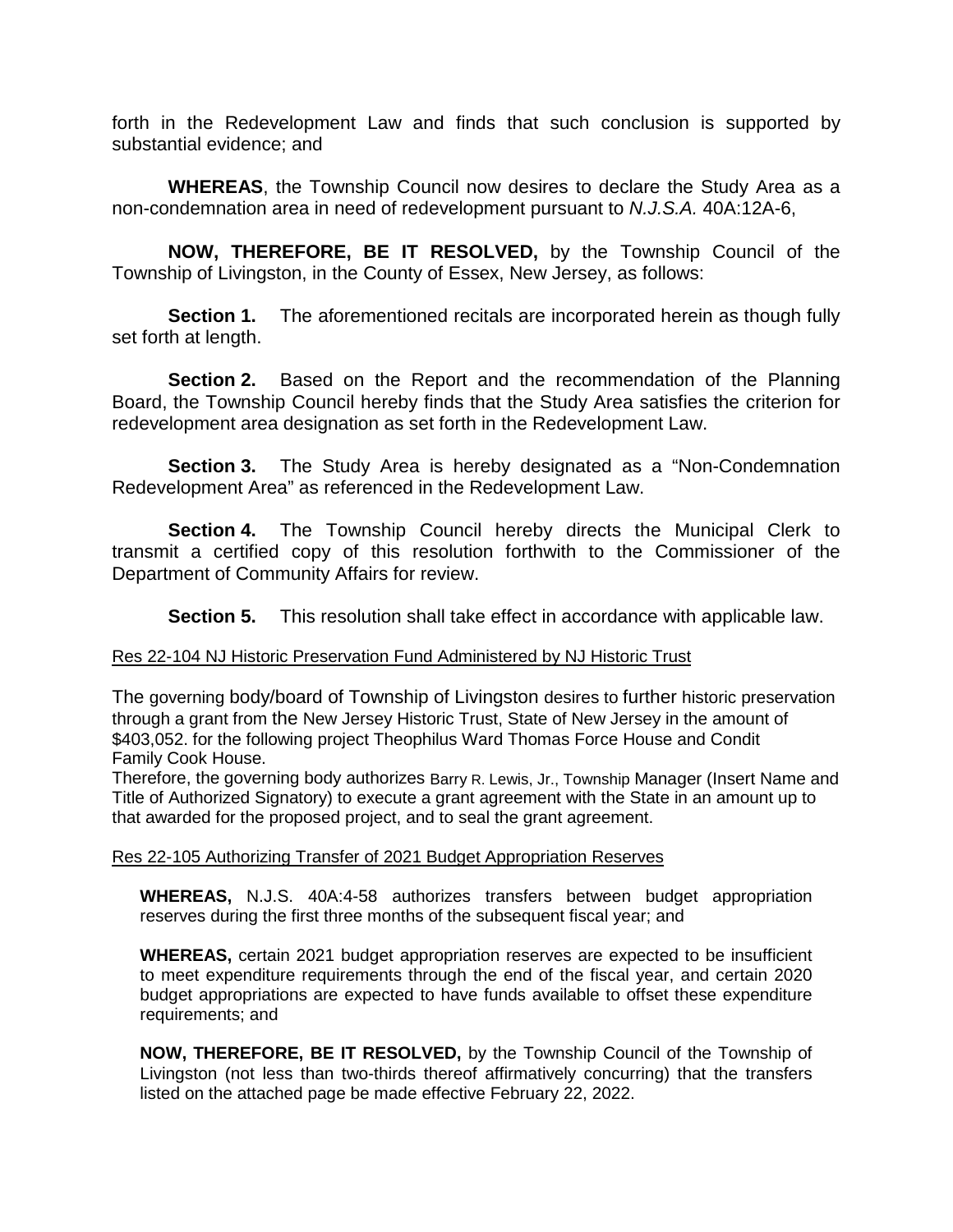# Res 22-106 Authorizing 2022 Temporary Emergency Appropriations

**WHEREAS,** an emergent condition as arisen in that the Township of Livingston is expected to enter into contracts, commitments and/or payments prior to the 2022 budget adoption and no adequate provision has been made in the CY2022 temporary budget for the aforesaid purposes; and

**WHEREAS,** N.J.S.A. 40A: 4-20 provides for the creation of an emergency temporary appropriation for said purpose, and

**WHEREAS,** the total emergency temporary appropriation resolutions adopted in the year 2021 pursuant to the provisions of Chapter 96, P.L. 1951 (N.J.S.A. 40A:4-20) including this resolution is:

| <b>Current Fund</b>  | \$8,362,736.00 |
|----------------------|----------------|
| <b>Sewer Utility</b> | 194,947.00     |
| <b>Water Utility</b> | 194.947.00     |
| Total                | \$8,752,630.00 |

**NOW, THEREFORE, BE IT RESOLVED,** by the Township Council of the Township of Livingston, County of Essex, (not less than two-thirds of all members thereof affirmatively concurring) that in accordance with the provision of N.J.S.A. 40A:4-20:

- 1. Emergency temporary appropriations be and the same are hereby made in the amount of \$8,752,630.00 as per attached.
- 2. Said emergency temporary appropriations will be provided for in the 2022 Budget.
- 3. That one certified copy of this resolution be filed with the Director, Division of Local Government Services.

## Res 22-107 Authorizing a Contract with Shauger Property Services Inc.

WHEREAS, the Township of Livingston ("Township") has a need for on-call sanitary sewer repairs at various locations; and

WHEREAS, on January 27, 2022, the Township of Livingston issued Bid No. 4-2022 as an open-ended contract, to solicit bids from companies that provide on-call sanitary sewer repairs; and

WHEREAS, the bid was advertised on the Township of Livingston website and West Essex Tribune on January 27, 2022 and as a result sixteen (16) bid packages were requested; and

WHEREAS, on February 16, 2022, three (3) bids were received by the bid deadline and publicly read; and

WHEREAS, the company of Shauger Property Services, Inc. was identified as the lowest responsive and responsible bidder whose bid meets all of the requirements of the bid specifications, complies with the requirements of N.J.S.A. 10:5-31 et seq. and N.J.S.A. 17:27 et seq., is responsive and responsible; and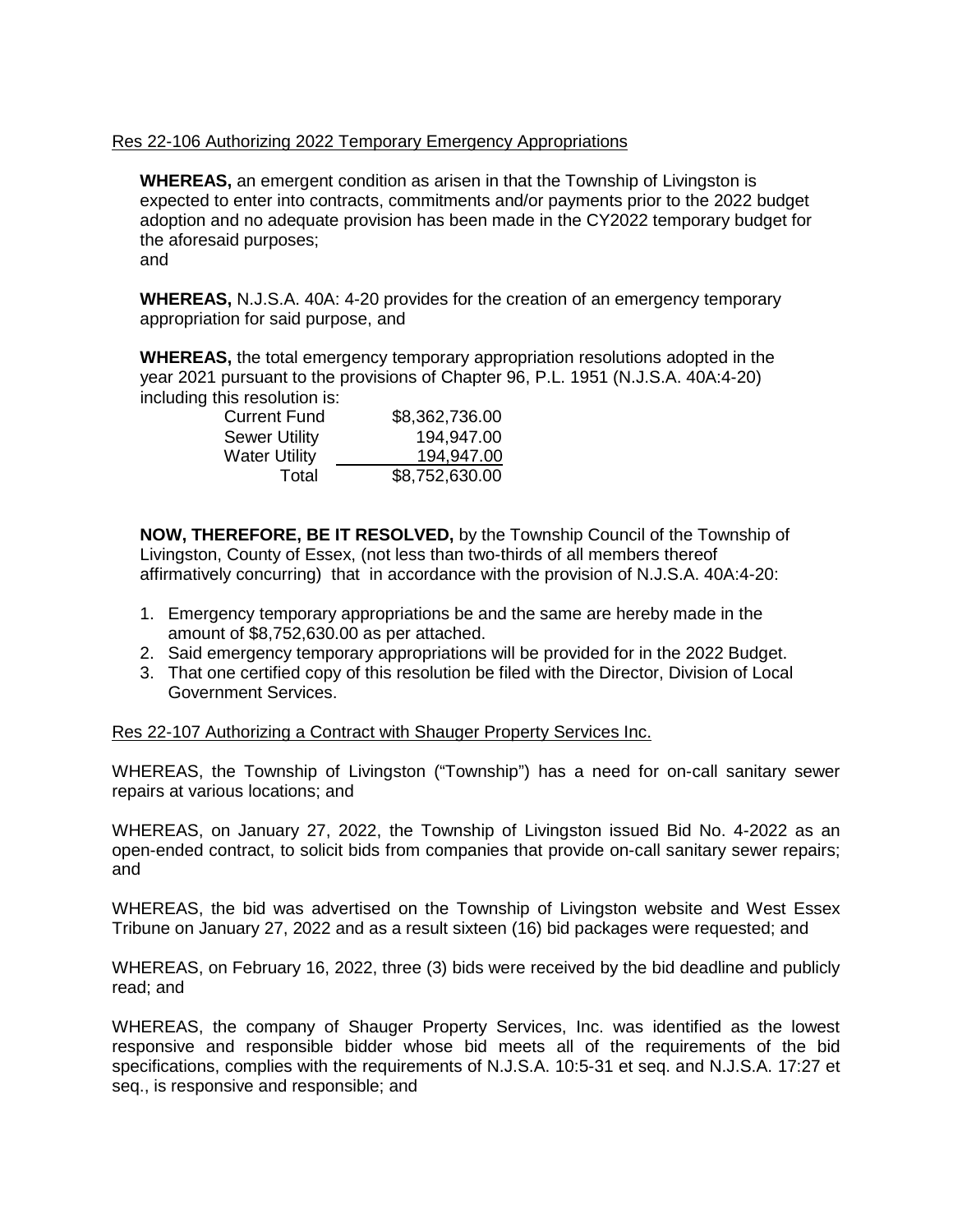WHEREAS, Shauger Property Services, Inc.'s schedule of pricing is attached; and

WHEREAS, the Township Engineer has evaluated the proposal for qualifications, experience, and cost reasonableness, and recommends the award of a contract to Shauger Property Services, Inc.; and

WHEREAS, the Township Manager is recommending the award of a six (6) month contract with the option for one six (6) month extension at the sole discretion of the Township to Shauger Property Services, Inc.; and

WHEREAS, prior to incurring the liability by placing the order, the certification of availability of funds shall be made by the chief financial officer, as appropriate, per N.J.A.C. 5:30-5.5 (b) 2; and

NOW, THEREFORE, BE IT RESOLVED, by the Township Council of the Township of Livingston, in the County of Essex, State of New Jersey, that it authorizes the Township Manager to enter into a six (6) month contract with the option for one six (6) month extension with Shauger Property Services, Inc.

## Res 22-108 Authorizing Purchases Under Bergen Cty Cooperative Priing System

WHEREAS, the Township of Livingston, pursuant to N.J.S.A. 40A:11-11(6) and N.J.A.C. 5:34- 7.1 et seq. may by resolution and without advertising for bids, purchase any goods or services under a County Cooperative Pricing System of which the Township is a member; and,

WHEREAS, the Township of Livingston is a member of the Bergen County Cooperative Pricing System #CK04 and has the need on a timely basis to purchase goods or services using those contracts; and

WHEREAS, the Township of Livingston intends to enter into contracts with the attached referenced County contract vendors through this resolution and properly executed purchase orders as needed, which shall be subject to all the conditions applicable to current contracts.

NOW, THEREFORE, BE IT RESOLVED, that the Township Council of the Township of Livingston authorizes the purchase of certain goods and services from those approved Bergen County Cooperative Pricing System #CK04 vendors on the attached list, pursuant to all the conditions of the individual contracts; and

BE IT FURTHER RESOLVED, by the Township Council that, pursuant to the N.J.A.C. 5:30- 5.5(b), the certification of available funds shall be certified at such time as the goods or services are called for prior to placing the order, and a certification of availability of funds is made by the Chief Financial Officer via an authorized purchase order; and

BE IT FURTHER RESOLVED, that the duration of this authorization shall be until December 31, 2022 or upon the expiration of the vendors' contract, whichever event first occurs.

# Res 22-109 Authorizing the Execution of the Developer's Agreement with RLP 111 West Essex Logistics, LLC Relative to 8 Peach Tree Hill Rd.

**WHEREAS,** RLP III West Essex Logistics, LLC., (the "Developer") received Preliminary and Final Site Plan Approval to Planning Board Application No. 2021-33-PFSP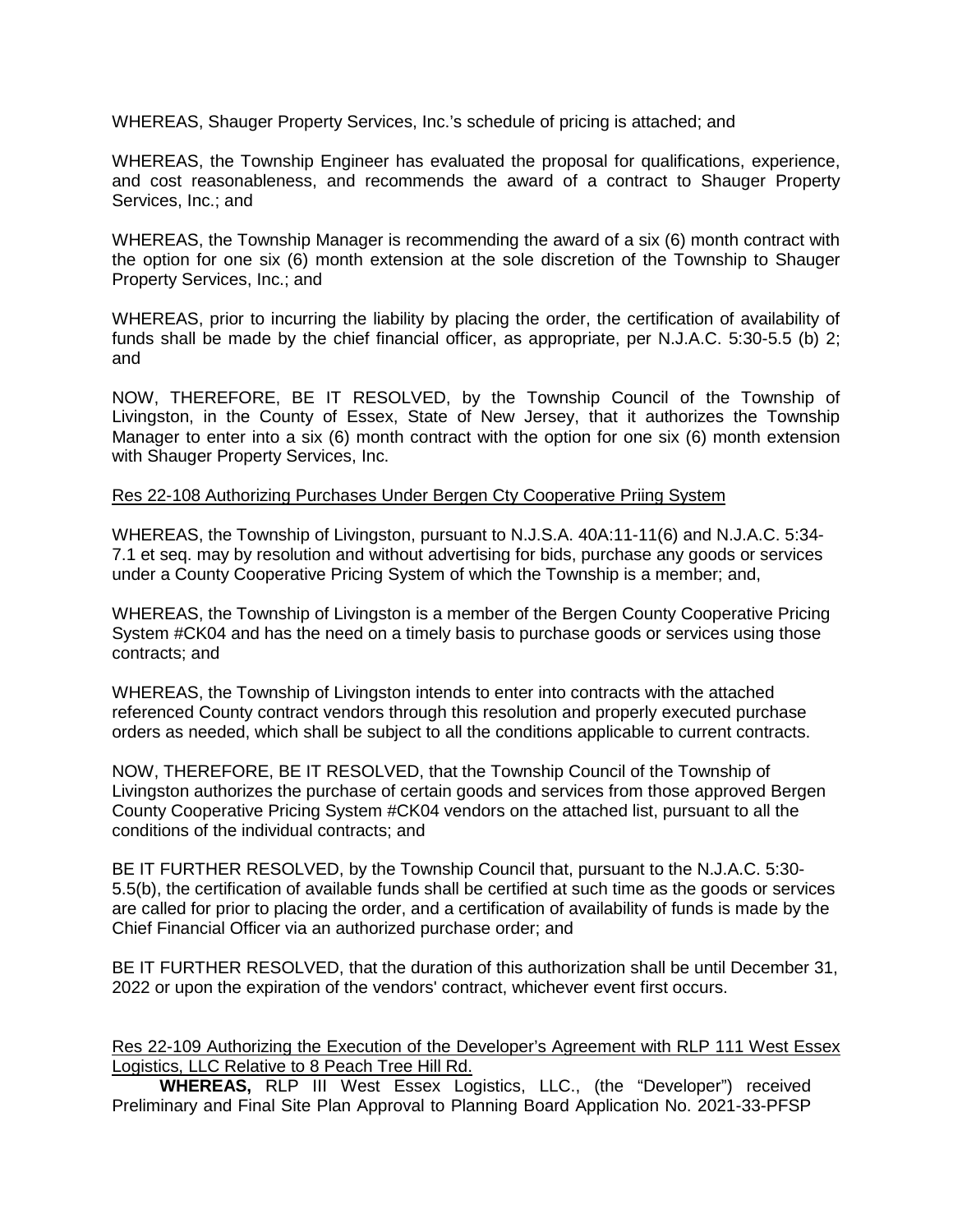to develop that certain real property designated as Block 6100, Lots 12 and 13 on the Official Tax Map of the Township of Livingston and commonly known as 8 Peach Tree Hill Road (the "Property"); and

**WHEREAS**, the nature and extent of the improvement/development are set forth in the Resolution of the Township of Livingston Planning Board adopted on October 19, 2021; and

**WHEREAS**, the Developer is required to enter into a Developer's Agreement with the Township of Livingston (the "Township") setting forth the rights, duties and obligations of the parties in connection with the Development; and

**WHEREAS,** The Township Council and the Developer have determined it to be in their mutual best interest to enter into the Developer's Agreement; and

**WHEREAS**, the Township desires to authorize the execution of the Developer's Agreement attach hereto as Exhibit "A"; and

**NOW THEREFORE BE IT RESOLVED** by the Mayor and the Township Council of the Township of Livingston, County of Essex, State of New Jersey that the Mayor is hereby authorized to execute the Developer's Agreement based upon the terms and conditions set forth herein and, in a manner, substantially similar to the Agreement attached hereto as Exhibit "A."

Res 22-110 Authorizing the Execution of the Developer's Agreement with Pitot Developers, LLC Relative to 222 S Livingston Ave.

**WHEREAS,** Poto Developers, LLC., (the "Developer") received Preliminary and Final Site Plan Approval to Zoning Board Application No. 2018-86-PFSPV to develop that certain real property designated as Block 4300, Lot 23 on the Official Tax Map of the Township of Livingston and commonly known as 222 South Livingston Avenue (the "Property"); and

**WHEREAS**, the nature and extent of the improvement/development are set forth in the Resolution of the Township of Livingston Zoning Board adopted on September 22, 2020; and

**WHEREAS**, the Developer is required to enter into a Developer's Agreement with the Township of Livingston (the "Township") setting forth the rights, duties and obligations of the parties in connection with the Development; and

**WHEREAS,** The Township Council and the Developer have determined it to be in their mutual best interest to enter into the Developer's Agreement; and

**WHEREAS**, the Township desires to authorize the execution of the Developer's Agreement attach hereto as Exhibit "A"; and

**NOW THEREFORE BE IT RESOLVED** by the Mayor and the Township Council of the Township of Livingston, County of Essex, State of New Jersey that the Mayor is hereby authorized to execute the Developer's Agreement based upon the terms and conditions set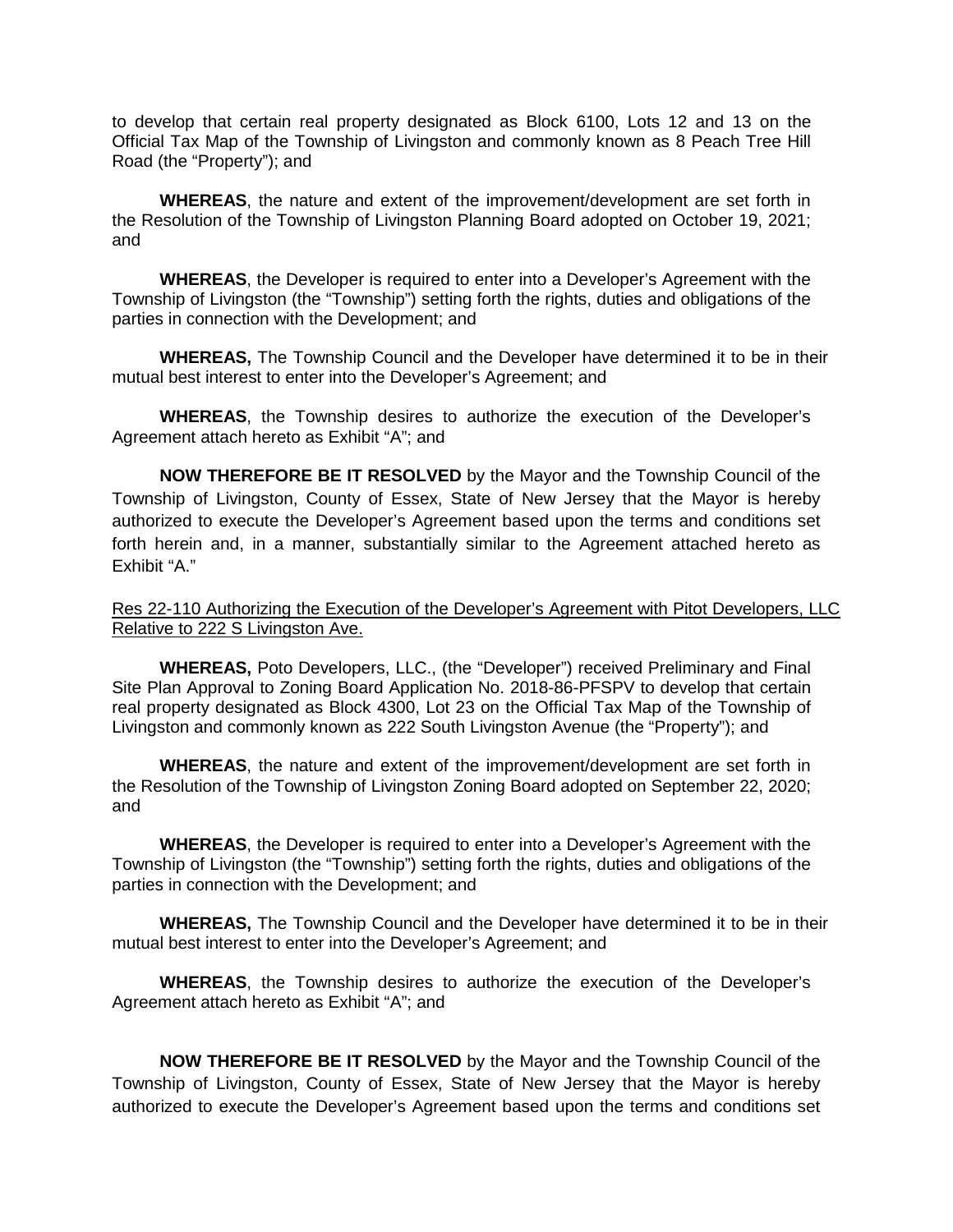forth herein and, in a manner, substantially similar to the Agreement attached hereto as Exhibit "A."

On motion duly made and seconded, and on roll call vote, all members present voting YES, Resolutions 22-096 through Res 22-110, inclusive, were adopted.

#### N. Reports of Township Officials/Professionals

O. Council Reports (7 minute limit, extension of time may be granted by Chair) Chief Financial Officer Ann Cucci participated in the meeting via telephone, anticipating a preliminary budget for the Council's review prior to the next meeting.

#### P. Mayor's Report

Q. Public Portion (on any subject—3 minute time limit) On motion duly made and seconded, and on voice vote, the public portion was opened.

Scott Goldman, 42 N. Baums Ct., spoke about live meetings, and that he wanted to keep Zoom comments available. He also stated that help was needed on electronics recycling, specifically addressing the condition of the box. He praised Pearl Wong's service on the LEC.

Lefty Grimes, 84 Hanover Rd, E Hanover, and sativacross.org, urged the Township to retain an ADA Coordinator.

Jeff King, Eatontown, urged that more opportunities be provided for disabled people to participate in Township meetings.

There were no other speakers.

On motion duly made and seconded, and on voice vote, the public portion was closed.

At 8:14 p.m., the following Resolution was read by Township Clerk Turtletaub:

#### R. 22-111 Resolution to Go into Closed Session

**WHEREAS:** the Open Public Meetings Act, P.L. 1975, Chapter 231 permits the exclusion of the public from a meeting in certain circumstances; and

**WHEREAS:** the Township Council is of the opinion that such circumstances presently exist; and

**WHEREAS:** the Township Council wishes to discuss:

- 1) Redevelopment (Attorney-Client Privilege)
- 2) Personnel (Clerks Office Staffing Issues)
- 3) St. Barnabas Tax Appeal (Attorney-Client Privilege)

**WHEREAS:** minutes will be kept, and once the matter involving the confidentiality of the above no longer requires confidentiality, the minutes can be made public.